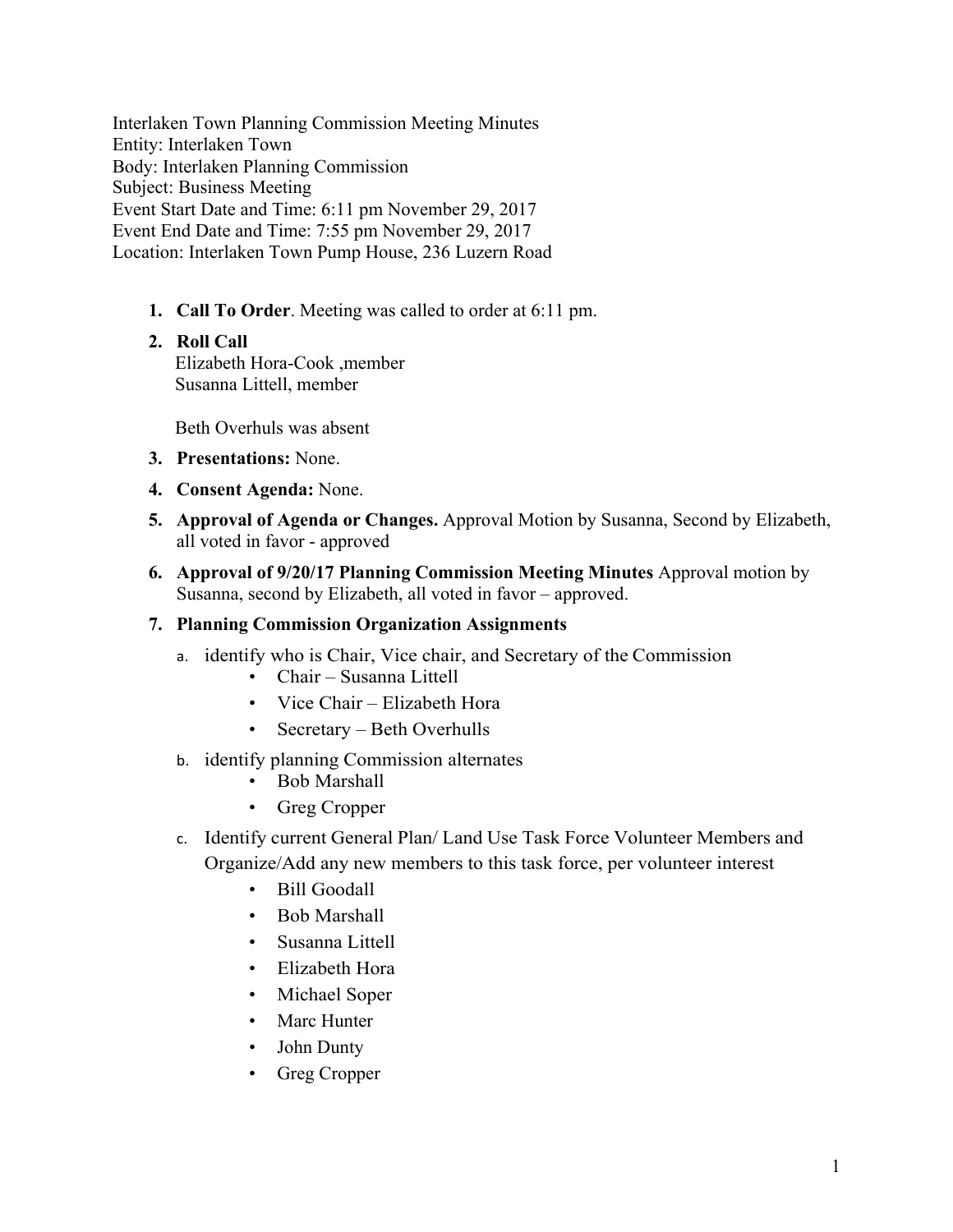- **8. Public Comment:** No public comment
- **9. Town Engineer - Epic**
	- Open/New Building Permit Status
		- Susanna PC extended the invite to Josh Call from Epic. He is preparing a status report of all on-going projects. Will be completed by the end of the week
		- No new building permits in the month of November
			- 2 Gas line permit associated with current building permits
			- Pavement related concerns permit not fully approved yet
		- More details forthcoming in the progress report
	- Epic Engineering, their role, how they can assist Planning Commission business
		- Bart talked about the value of Epic and the activities possible
			- Discussion of what the PC can do to consult with permitees, and what Epic will handle (which building codes)
		- Briefed on the Moratorium on Planning Commission consultation with Epic and with the Town lawyer
			- Epic may charge...
				- Against somebody's permit issues arising from the permit. Town gets the bill, passed through to the individual/lot owner

Planning Commission and Epic Engineering - Duties

- Epic usually needs a week's notice to prepare building permit status reports
- If problems with someone's building project
	- Alert the permitee (need a porta potty, dumpster, etc)
	- Perhaps multiple alerts
	- Failure to resolve to result in a stop work order from Epic
		- Permittee would be charged for any fees incurred by the Town from Epic
- Site plan and building process
	- Site plan application and \$ goes to Town Clerk from the permittee
	- Town Clerk gives approval for submission of plans
	- Permittee uploads them to the Epic server (Epic will instruct)
	- Epic *should* pause, Epic and PC have the plans
	- PC should review the site plans and conduct an on-site assessment as needed
		- If issues, PC provides a written response to the permittee, CC Town Clerk and Epic
	- One week turn around time from PC to Epic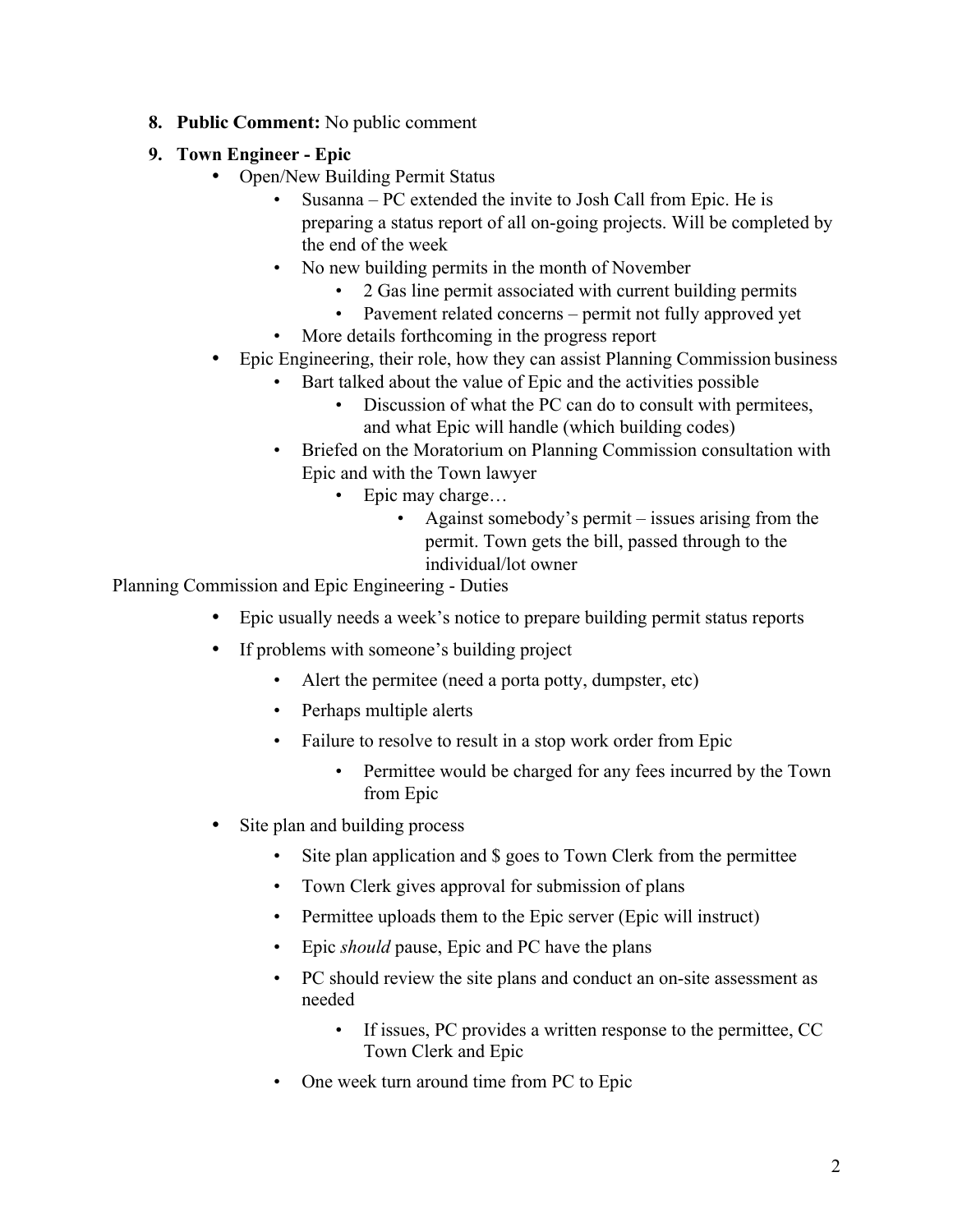### **10. Other Business.**

Communication:

- Open Meetings of the General Plan Committee, other committees, and ad hoc gatherings
	- o Any two members of the Planning Commission constitutes a quorum, and is therefore a public meeting. Announce, notice it, take minutes of it.
	- o General Plan Task force will make their minutes open to the public, at the very least
	- o Elizabeth will consult with Bob Allen at MAG about what rises to the level of "decision making" when discussing the development and edits of a General Plan.
	- o Susanna Clarifying questions about communicating via email, and what is a "decision."
- Land use hearing December 11
	- o Address Band-aid land use fixes
		- Set back (changing requirement for all buildings to 30 feet from the center of the ROW)
		- Height measurement (changing the height requirements from 35' above natural/existing grade)
		- "Under no circumstances" language in driveway and landscape matter
- Moderately easy fixes
	- "When do I need a building permit?
		- IRC suggests you need a building permit for everything, and our code references that
	- Certificate of occupancy delivered to Clerk prior to residency
	- Clear up definition of "accessory building" to address garages and carports attached to the side of extant buildings
- Large fix hire a codifier, or ask MAG for assistance going through the code with a fine tooth comb
- Dec 1 should send a notice to the Town announcing the land use hearing and outlining issues that will be addressed (just the 3 "Band-aid" fixes from above)
- Set a new meeting date. Third Monday of every month at 6pm in the Pump House.
	- $\circ$  This will be voted on at the Dec 11<sup>th</sup> meeting. It will be on the agenda